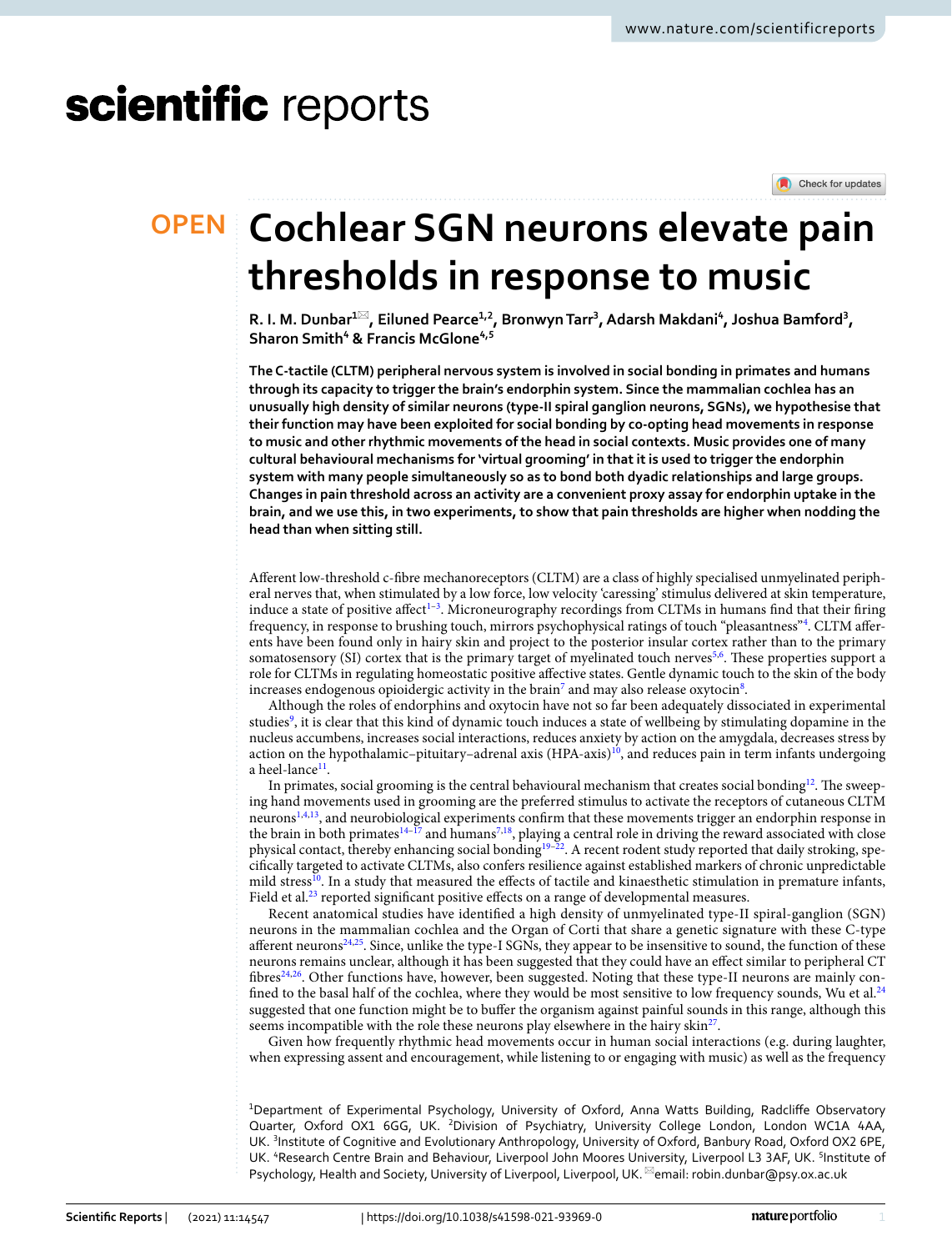of rocking in autistic and orphanage children, an alternative possibility is that they play a key role in triggering the endorphin system in the context of social interactions, especially in the context of music-induced movement. Indeed, head movements, in particular, may be integral for perceiving music's rhythmic structure<sup>27,28</sup>. Such movements might plausibly trigger the endorphin system via these cochlear receptors, and so might account for the activation of the endorphin system while listening to (as opposed to performing) music and, through that, for our enjoyment of music. Full body motion during dancing is known to raise pain thresholds and enhance social bondin[g29](#page-5-23)[,30,](#page-5-24) with the involvement of the endorphin system in this confrmed experimentally by administration of naltrexone (an endorphin antagonist[\)18.](#page-5-14) Tis provides a *prima facie* case for suggesting that head movements alone might enable this if endorphin activation is triggered by the cochlear SGNs. Some evidence for this suggestion is provided by the fact that rocking induces sleep in rodents<sup>31</sup> as well as triggering a vestibular response that has been shown to calm human neonates<sup>[32](#page-6-1)</sup>: in both cases, the only substantive movement involves the head.

Tat pain thresholds, endorphin activation and enhanced bonding are causally related has been demonstrated experimentally for several other explicitly social activities (e.g. laughter, with endorphin uptake confrmed by PET neuroimagin[g7](#page-5-5) ). A plausible hypothesis, then, is that any functionally related receptors in the cochlea might subserve a similar function, either as a primary function or as a derivative function of some other primary function.

In two studies, we test whether head movement elevates pain thresholds in the same way as has been shown to be the case by full-body movement during dancing $17,29,30$  $17,29,30$  $17,29,30$ . In this, we follow the widely employed validated practice of using changes in pain threshold as a proxy for endorphin activation in the brain<sup>[33](#page-6-2),[34](#page-6-3)</sup>.

### **Experiment 1**

Tis experiment aimed to determine whether nodding the head in time to music while holding the rest of the body still was sufficient to trigger an endorphin response in the brain, as indexed by a change in pain threshold.

**Methods.** Forty one subjects  $(63.4\%$  females; mean age  $=25.0\pm8.1$  years, range 18–62: 88% European or North American) were asked either to nod their head naturally in time to music (experimental condition) or to sit completely still listening to the same music (control condition). The music was a 13-min compilation from a range of up-beat contemporary dance music and was of a type that would naturally invite spontaneous movement. The length of the clip was determined by the fact that previous studies with other equivalent activities (laughter, singing, dancing) suggest that at least 10 min action is required to ensure a response in terms of pain threshold.

Subjects were seated comfortably at a desktop computer and listened to the music through earphones. They were asked not to move any part of the body, other than their head in the experimental condition. The (spoken) instructions given to the subjects can be found in the Online SI.

To ensure that subjects followed the instructions about head nodding, their head movements were recorded using an accelerometer. In the experimental condition, six subjects failed to nod their head sufficiently vigorously to lif the vertical trace above baseline, and in the control condition two subjects moved their heads signifcantly despite being asked not to do so (for examples of correct and incorrect responses by subjects in the experimental condition, see *SI*). Given that our concern is with whether subjects nod their heads rather than whether they listen to music per se, we analysed the data two ways: frst, by condition, with the eight subjects who failed to adhere to the instructions excluded ( $N=33$ ), and, second, since all subjects listened to the same music, partitioning all 41 subjects by whether or not they nodded their head sufficiently vigorously to lift the vertical trace above baseline.

Before and afer taking part in the experiment, subjects had their pain threshold assessed using the Roman chair (or wall-sit) task that has previously been used in many similar experiments<sup>[29](#page-5-23),[30](#page-5-24),[35,](#page-6-4)36</sup>. The duration subjects held the position was timed on a stopwatch. All experiments that have used this or similar pain threshold tasks as an assay have found that pain threshold always declines in the control condition (i.e. in the absence of any intervention), such that the change in threshold is usually significantly negative. The appropriate baseline for comparison, then, is the negative change in the control condition, not zero change. Since the hypothesis is explicitly directional, 1-tailed statistical tests are appropriate.

Before starting the experiment, subjects were asked to rate on a sliding scale (0–100) how much they listened to music in the average day, how ofen they played a musical instrument or sang in a choir, and how musical they considered themselves to be. Afer completing the experiment, they answered three questions relating to their enjoyment of the music they had just heard: how familiar was the music, how much they enjoyed it and how similar the music was to their preferred music.

All statistical analyses were executed in SPSS v.25.

The data are provided in the ESM-Dataset. The stimulus files are available on request.

Ethical approval was granted by the Combined University Research Ethics Committee of the University of Oxford. All subjects provided informed consent; all methods were performed in accordance with the relevant guidelines and regulations.

**Results and discussion.** Figure [1](#page-2-0) plots the absolute change in pain threshold under the two conditions, with subjects diferentiated according to whether they followed the instructions correctly (solid symbols) or did not follow the instructions (i.e. nodded their head when they were asked to remain still, or failed to nod when asked to do so: unflled symbols). For those subjects who followed the instructions correctly, the mean diference from before to afer in the duration for which the position was held in the experimental condition was +12.64±32.1SD s (against a mean pre-task duration of 63.1±22.1 s), compared to −12.2±31.0SD s (against a mean pre-task duration of 81.8±54.6 s) in the control condition. Despite the small sample size, the diference between the two conditions is significant ( $F_{1,31} = 5.01$ ,  $p = 0.033$  1-tailed): subjects who rhythmically nodded

2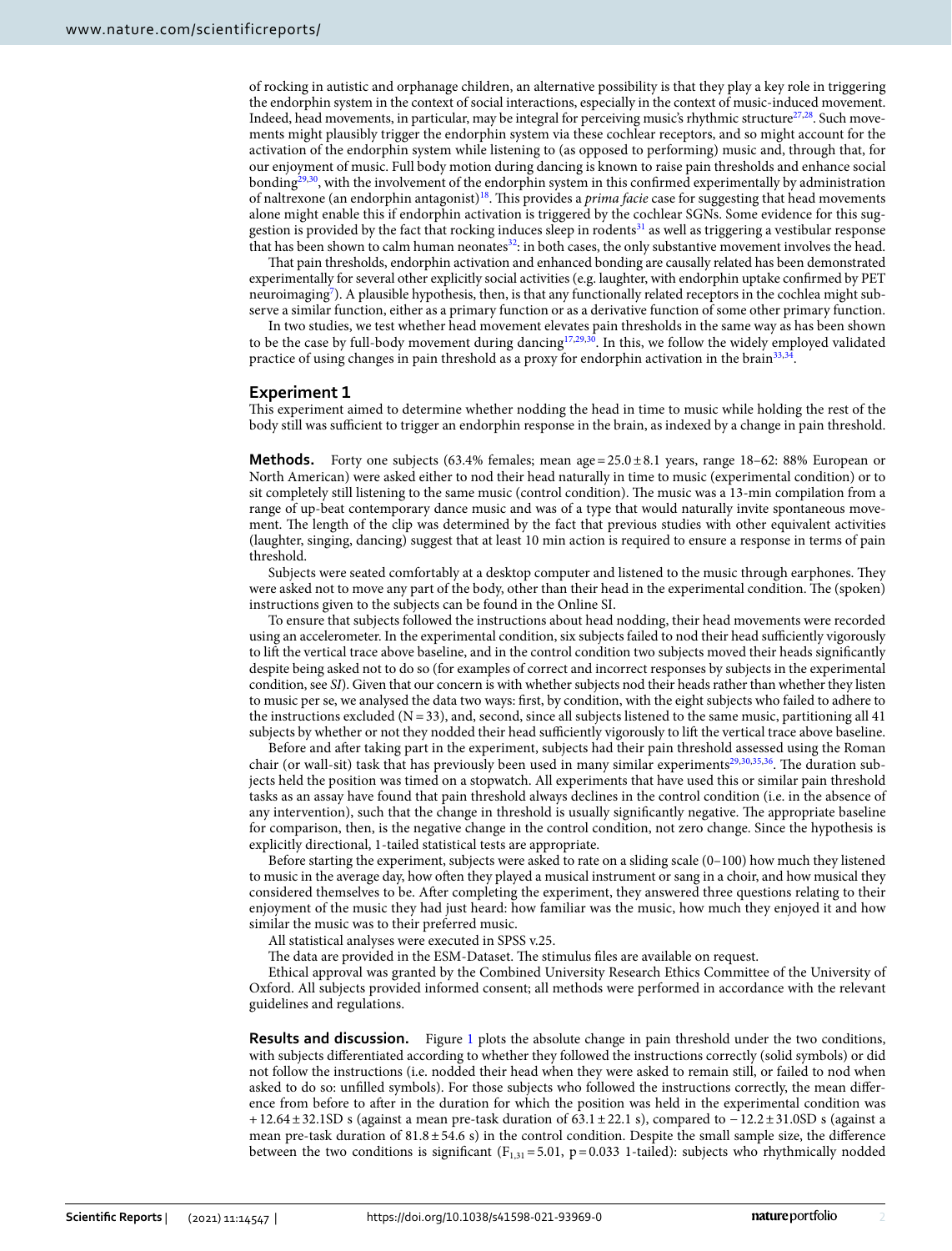

<span id="page-2-0"></span>Figure 1. Mean (±1 se) change in absolute pain threshold following the music task. Filled symbols: subjects who complied with the instructions they were given (nodding their head in the experimental condition, remaining still in the control condition); unflled symbols: subjects who failed to follow instructions (failed to head-nod in the experimental condition or head-nodded in the control condition). Sample size (L to R): 14, 6, 19, 2.

| <b>Experiment</b> | Condition               | Power                | N  | Effect size $(\eta^2)$ |
|-------------------|-------------------------|----------------------|----|------------------------|
|                   | Experimental-1          | $0.846*$             | 14 | 0.752                  |
|                   | Control- $2^{\ddagger}$ | $0.051$ <sup>†</sup> | 19 | 0.021                  |
|                   | Experimental-1          | $0.976^{\dagger}$    | 35 | 0.625                  |
|                   | Control-3               | $0.937$ <sup>†</sup> | 35 | 0.548                  |
|                   | Control-4               | $0.881$ <sup>1</sup> | 39 | 0.461                  |

<span id="page-2-1"></span>

their head in time to the music (experimental condition) had a larger change in pain threshold than those who remained still (control-1 condition).

Figure [1](#page-2-0) also shows (as unflled symbols) the data for subjects that failed to follow instructions (i.e. failed to nod in the experimental condition, or nodded in the control condition when they had been instructed not to do so). Note how closely these erroneous performances match those in the opposite condition. Partitioning the data simply by whether or not vigorous head nodding occurred increases the signifcance of the diference  $(F<sub>1,39</sub>=6.57, p=0.014).$ 

As a check to ensure that the sample size was not too small to yield reliable statistical results, we ran a post hoc power analysis and determined effect sizes for each condition (Table [1](#page-2-1)). Power > 0.8 is generally considered acceptable. Efect size for the experimental condition is also high. We are less concerned about the lower power on the control condition since we do not expect the change in pain tolerance to differ significantly from 0. The results thus seem robust despite the small sample.

There were no differences between the two conditions in how much subjects listened to music ( $t_{31}$  = 1.38,  $p=0.176$ ), how often they played instruments or sang in choirs ( $t_{31}=0.73$ ,  $p=0.469$ ), or how musical they rated themselves to be ( $t_{31}$  = 0.26, p = 0.796). Nor were there any differences between the two conditions in the subjects' post-task ratings of the music's familiarity ( $t_{31}=0.365$ , p=0.519), their enjoyment of the music ( $t_{31}=1.22$ , p=0.231), or their preference for the particular kind of music heard ( $t_{31}$ =−0.83, p=0.413).

Overall, the scores on the three musical experience variables did not correlate signifcantly with pain threshold (Spearman correlations: r=−0.14, p=0.454; r=−0.24, p=0.178, r=−0.25, p=0.168, respectively). Nor did pain threshold change correlate with the post-task ratings of how familiar the music was (r=−0.081, p=0.655), how much they enjoyed the music ( $r=0.01$ ,  $p=0.941$ ) or how similar the music was to their preferred musical tastes  $(r=0.22, p=0.213)$ .

Taken together, these results confrm the hypothesis that head nodding in time to music raises pain thresholds, indicating that the endorphin system had been activated. Note that the negative change in the control condition is just on the margin of being significantly < 0 (directional one sample *t* test, t<sub>18</sub> $\beta$ <sub>duration=0</sub> $=$  -1.71, p=0.052). This negative change in pain threshold in the control condition mirrors, and is of very similar magnitude to, that observed in the control conditions of many other previous experiments that have assayed pain threshold change using diferent ways of measuring pain (cold pressor task, sphygmomanometer, Roman chair) and a variety of stimulus tasks (including laughter<sup>[37](#page-6-6)</sup>, singing<sup>[21,](#page-5-25)35</sup>, dancing<sup>[29](#page-5-23),[30](#page-5-24)</sup>, storytelling<sup>[36](#page-6-5)</sup> and the rituals of religion<sup>[38](#page-6-7),[39](#page-6-8)</sup>).

These results cannot be explained by differences in musicality, or by individual differences in how familiar the music was or how much the subjects enjoyed the music, since these do not difer signifcantly between conditions. Recent research has reported that attention has been found to attenuate perception of pain<sup>40</sup>, and our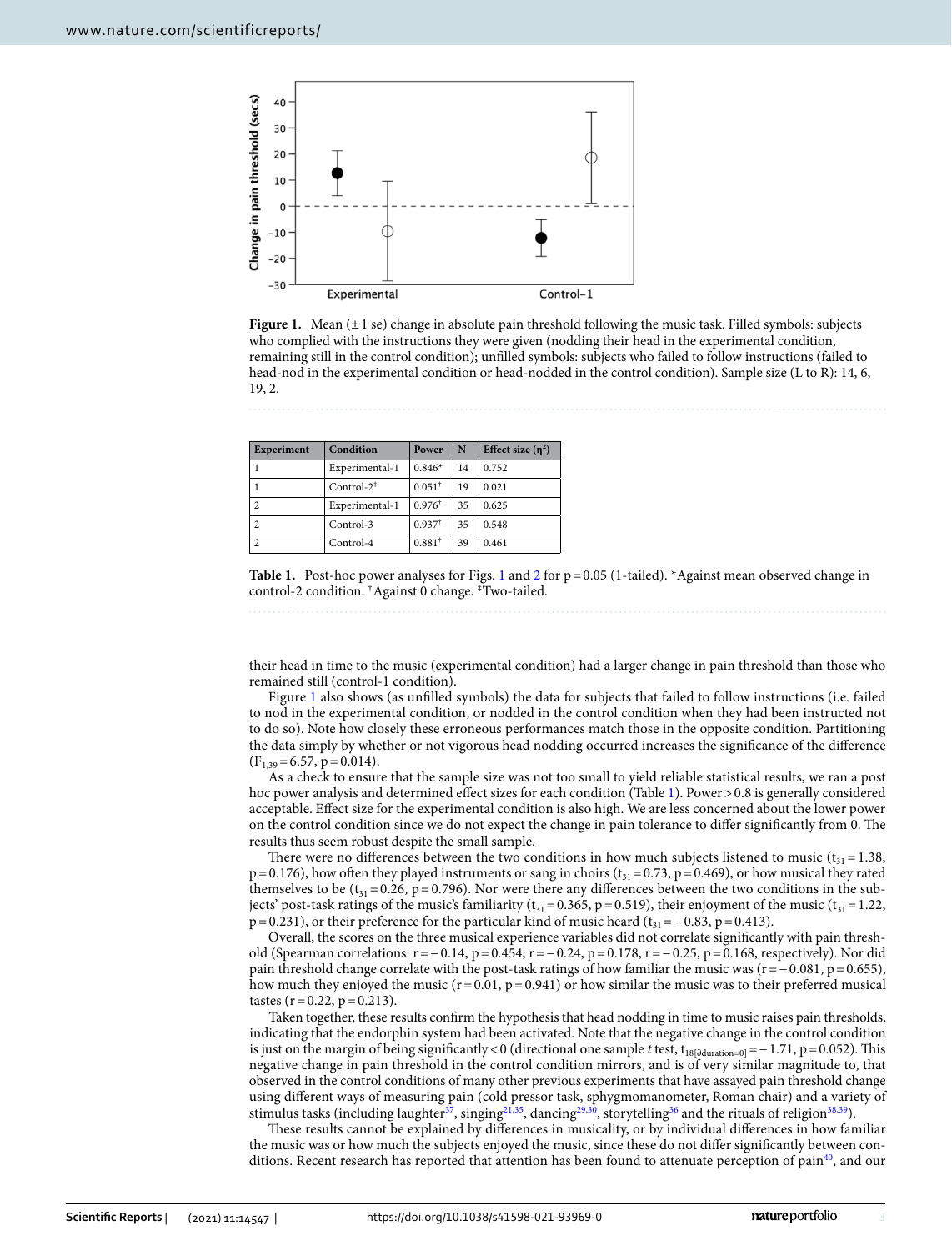results might be due to this efect if the two conditions difered in attention. Tis seems an unlikely explanation for two reasons: (1) subjects are likely to have had to concentrate harder in the control condition in order to resist the natural tendency to move the body rhythmically in response to music, and this ought t have elevated pain thresholds rather than reduce them, and (2) the pain stimuli were experienced afer attending to the stimuli rather than whilst attending to them.

The one outstanding question, however, is whether the music itself plays a causal role in elevating pain thresholds or the efect is due simply to the physical activity. Tis was tested in the follow-up experiment.

## **Experiment 2**

Experiment 2 compared two new control conditions with the same experimental condition as Experiment 1. One control condition used head-nodding to nature sounds rather than music (control-2), and the other used foot-tapping to the same music rather than head-nodding (control-3). It's aim was to determine whether any relevant physical movement triggers an endorphin response or whether the music itself plays a seminal role.

There were four possible outcomes of interest:

- 1. The two control conditions have significantly less effect on pain threshold than the experimental condition: this would imply a seminal role for music in some way (although this might simply relate to its role in providing a rhythm for nodding);
- 2. Head nodding has a signifcantly greater efect on pain threshold than toe-tapping, irrespective of whether it is done to music or not: this would imply that the music itself was irrelevant, with nodding the head being more efective than rhythmic actions using another part of the body (in this case, toe-tapping);
- 3. Head nodding and toe-tapping to music had a signifcantly greater efect on pain threshold than head nodding to non-musical arrhythmic sounds: the music is important (perhaps because it helps maintain a rhythm) but which part of the body is moved may not be important;
- 4. All three result in equally elevated pain thresholds: this would imply that head nodding in any form (rhythmic or arrhythmic) will elevate pain thresholds, and is neither more nor less efective than rhythmic movement of any other part of the body.

**Methods.** For this experiment, 119 subjects  $(66.4\% \text{ females}, \text{mean age} = 25.0 \pm 6.7 \text{ years}, \text{range 18–49}; 82\%$ European or North American) were asked either to nod their head in time to the music (*experimental* condition, as in Experiment 1), to nod their head in time to random, arrhythmic nature sounds (*control-2*) or to tap one foot in time to the same music as in the experimental condition (*control-3*). Since our concern is to determine whether the experimental condition (head-nodding to music) difers from other forms of physical movement to sound, we did not include the stationary ("no nodding") control condition: we know from Experiment-1 and many other previous experiments<sup>36,37</sup> that this condition has a negative effect on the duration for which the Roman Chair position is held. For each condition, we compare observed change in pain threshold against the mean observed change (−12.2 s) in the control-1 condition in Experiment-1. Subjects were videoed to ensure that they carried out the required action correctly.

Eight subjects were excluded either because they declined to undertake the pain threshold task or because they arrived at the experimental venue immediately afer sustained physical exercise or because they failed to head-nod at all (in the *control-2* condition only, thanks mainly to lack of the rhythm in the sound).

All statistical analyses were executed in SPSS v.25.

The data are provided in the *ESM-Dataset*.

Ethical approval was granted by the Combined University Research Ethics Committee of the University of Oxford. All subjects provided informed consent; all methods were performed in accordance with the relevant guidelines and regulations.

**Results and discussion.** Figure [2](#page-4-0) plots the change in pain threshold (normalised to the mean change of −12.2 s in the control condition in Experiment 1) in the three conditions. In all three cases, pain threshold increased significantly following the activity (directional one sample *t* tests against  $H_0 = −12.2$  s: experimental,  $t_{32}$ =3.71, p=0.0005; control-3,  $t_{32}$ =3.26, p=0.006; control-4,  $t_8$ =2.88, p=0.004). The change was also significantly  $>0$  in all three cases (p < 0.007). Although both control groups scored slightly lower than the experimental condition, the differences between the three conditions were not significant ( $F_{2,106}=0.29$ , p=0.749). Post hoc power analyses and efect sizes are given in Table [1](#page-2-1), and are acceptably high.

As in Experiment 1, there were no signifcant diferences between the experimental and the two control groups in how much music subjects listened to music ( $F_{2,106}$  = 1.19, p = 0.307), how often they played or sang  $(F_{2,106} = 1.58, p = 0.212)$ , or how musical they rated themselves to be  $(F_{2,106} = 0.41, p = 0.664)$ , thus ruling these variables out as possible confounds. Not too surprisingly, there were signifcant diferences between the conditions in the post-task ratings of enjoyment ( $F_{2,106}=3.11$ ,  $p=0.049$ ) and the preference for the kind of music they heard ( $F_{2,106}$  = 4.04, p = 0.020), but, not surprisingly, this was entirely due to those who listened to random nature sounds. There were no differences between the three groups in the music's familiarity ( $F_{2,106}=1.83$ , p=0.166).

As before, there were no correlations between change in pain threshold and any of the three musical experience questions (everyday listening to music: r = −0.07, N = 109, p = 0.490; playing music: r = −0.06, p = 0.816; self-rated musicality: r=−0.15, p=0.123). Nor did pain threshold change correlate with the post-task ratings of how familiar the music was (r=−0.002, p=0.983), how much subjects enjoyed the music (r=−0.16, p=0.092) or how similar the music was to their preferred music ( $r = −0.02$ ,  $p = 0.810$ ).

These results suggest that the music does not itself contribute directly to the elevated pain thresholds, since nodding to arrhythmic non-music also raised pain thresholds (albeit to a lower extent than when rhythmically

4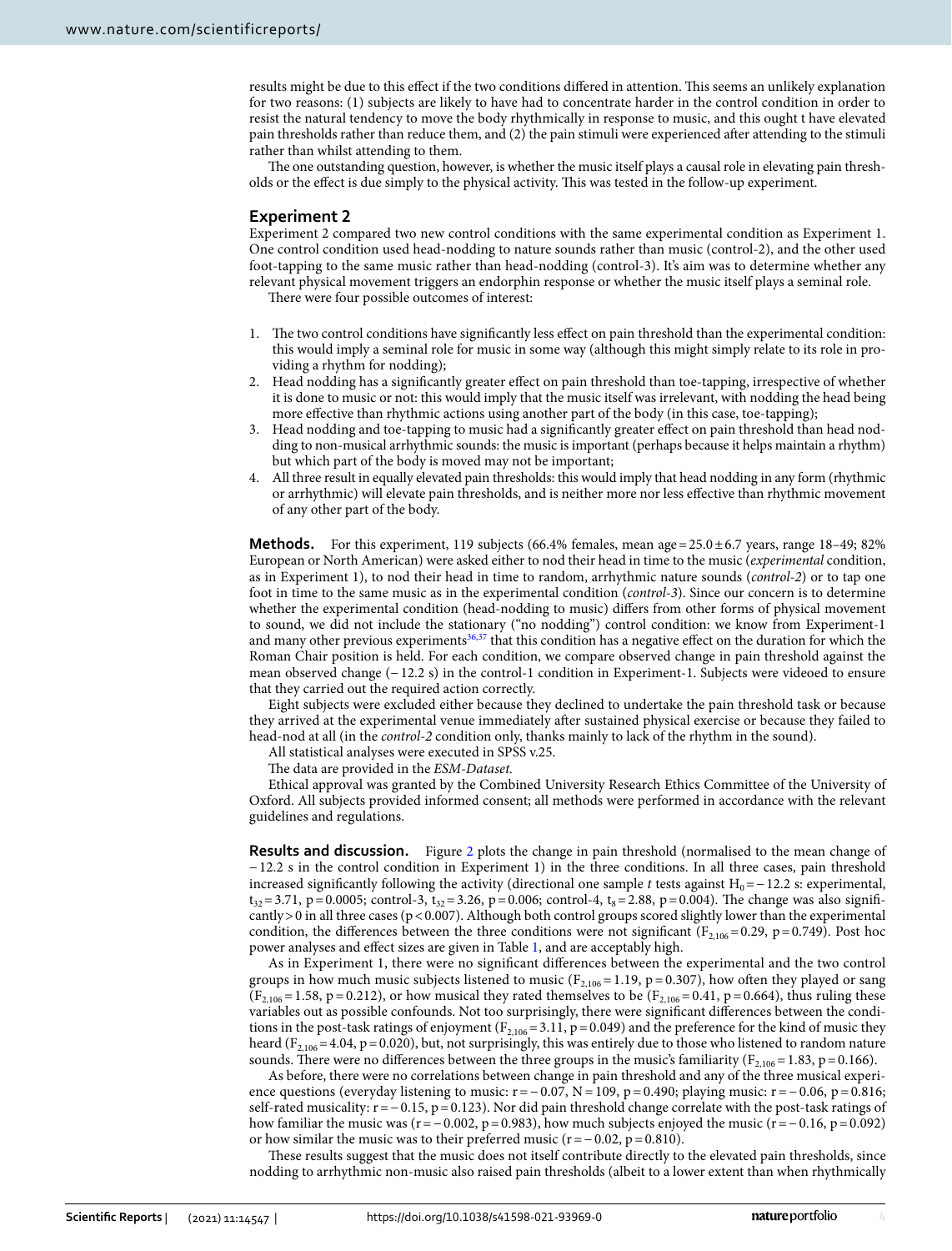

<span id="page-4-0"></span>

nodding to music). Moreover, it seems that any kind of rhythmic action (in this case, foot-tapping) will also elevate pain thresholds, in this case presumably via the CT neuron system that permeates the skin. These results thus support option (4) above.

### **General discussion**

Taken together, the two experiments confrm that movement of the head activates the endorphin system suffciently to elevate pain thresholds in a manner similar to that reported for a number of other social activities (including laughter, singing and dancin[g18](#page-5-14)[,21](#page-5-25)[,29](#page-5-23)[,30](#page-5-24)). Tis provides *prima facie* evidence that one function of the cochlea SGNs may be to trigger the central endorphin system. These results complement findings that rocking induces sleep in rodents<sup>31</sup> as well as human neonates<sup>[32](#page-6-1)</sup>, a sleepy state being one outcome of endorphin uptake in the brain. These effects also parallel findings that light stroking reduces responses to stress in rodents<sup>10</sup> and the perception of pain in human babies $11$ .

Experiment 2 suggests that the music on its own only has a weak direct efect over head-nodding to non-music and foot-tapping to music. In other words, it seems to be the physical movement of any body part that generates the endorphin up-regulation. However, music might still play an important indirect role by providing a basis for maintaining both rhythmic consistency and synchrony between individuals when 'musicking' together. Tis might also allow an individual to maintain rhythmic activity for longer than they might otherwise be motivated to do. Although the mechanisms involved are not well understood, behavioural synchrony turns out to have a very signifcant efect on endorphin up-regulation: synchrony in physical activities such as rowing has been shown to elevate pain thresholds significantly above that caused by the physical activity on its  $own<sup>41</sup>$ , and the same is true of dancing<sup>[29,](#page-5-23)30</sup>. The release of endorphins might explain why music is both so rewarding and so effective in bonding communities<sup>35,42</sup>. The fact that SGNs are most dense in the lower part of the cochlea may explain why bass instruments are so commonly used to provide the rhythmic accompaniment to music.

SGNs in the inner ear appear to be a mammal-wide phenomenon and absent in birds $^{25}$  $^{25}$  $^{25}$ . This would suggest that their origin lies in some common feature of mammalian biology. It is difcult to see what that might be. Although buffering the auditory system against painful sound in the low frequency range has been suggested $24$ , this seems unlikely given the enormous range of variation in the basal frequency of hearing across the mouseto-elephant curve. An alternative, perhaps more plausible, suggestion might have to do with the repetitive head movements that all mammal mothers make when licking and nuzzling their newborn infants—and ofen continue to make while nuzzling their infants afer weaning. Since the endorphin system is known to be involved in mother-infant bonding in mammals $43-48$  and to reduce distress in primate and human infants $10,11$  $10,11$ , endorphins triggered by head movements might help to reinforce the bonds between mother and infant. Importantly, endorphins have a much longer half-life in the central nervous system than oxytocin (21 h<sup>49</sup> vs 1.9–6.3 min<sup>50[,51](#page-6-16)</sup>, respectively), and this is likely to have important consequences for the persistence of any behavioural or cognitive effects<sup>52</sup>

The sensitivity to gentle touch is even present prenatally with foetuses responding to maternal touch on the mother's abdomen<sup>[53](#page-6-18)</sup>. An intriguing hypothesis by Bystrova<sup>54</sup> proposes that rhythmic stimulation of lanugo hairs during foetal rocking movement by the amniotic fuid stimulates CLTM nerves, inducing a priming efect on the developing social brain via neuropeptide release. By extension, and of relevance for this report, if these in-utero tactile experiences engage reward systems in the foetus, then vestibular sensation associated with movement in the womb may serve as a secondary reinforcer, contributing to the comfort neonates subsequently derive from rocking, bouncing, and swaying—movements with a similar frequency to the preferred stimulus for CLTMs. In support of a putative function of vestibular stimulation, it is well known that maternal carrying of distressed infants while moving reduces crying and heart rate over and above the (also signifcant) efect of static maternal holding alone. In this context, it is worth noting that, in whole body rocking of infants, the infant is usually held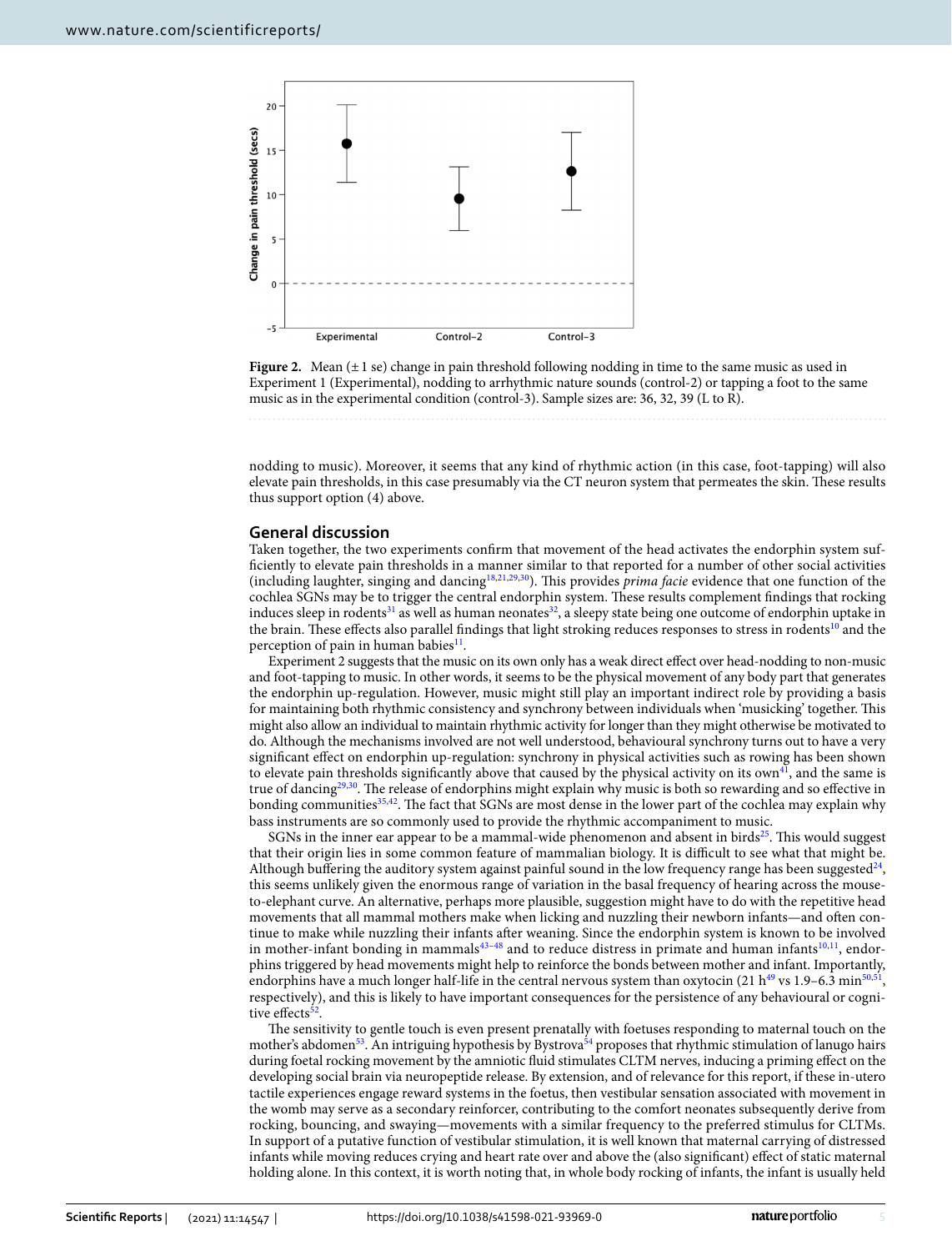tightly such that other parts of the body do not move in a way that deforms the skin or the CT receptors; as a result, any response to rocking will be mainly experienced by the inner ear mechanisms as the head is moved through space.

Either way, it seems that, in humans at least, this system has been co-opted during recent evolution to underpin the social bonding role of music (a cultural phenomenon)<sup>20[,29](#page-5-23)</sup>, conceivably via an intermediate step in which maternal singing (or humming) functioned to calm infants<sup>[55,](#page-6-20)56</sup>. It is not until they are about 12 months postpartum that human infants reach the same developmental stage achieved at birth by the infants of monkeys and apes (who are not rocked by their mothers) $57$ , and it is during this period that human infants are most in need of soothing. If so, we might infer that the exaptation of the cochlea mechanism for a role in music can only date from the point at which hominins evolved the modern human reproductive pattern. Tis appears to be around 500,000 years ago with the appearance of archaic humans<sup>[58](#page-6-23)</sup>.

Finally, these fndings may go some way to explaining stereotypical behaviours such as rocking that occur in autistic spectrum individuals<sup>[59,](#page-6-24)60</sup> as well as in caged animals<sup>[61](#page-6-26)</sup>. Such behaviour is associated with reduced stress and elevated endorphin levels<sup>[62,](#page-6-27)63</sup>. The findings reported herein suggest that truncal rocking movements may well trigger the endorphin system via the cochlea SGNs, providing a calming response to stressful situations.

Received: 6 April 2021; Accepted: 28 June 2021

### **References**

- <span id="page-5-0"></span>1. Löken, L. S., Wessberg, J., Morrison, I., McGlone, F. & Olausson, H. Coding of pleasant touch by unmyelinated aferents in humans. *Nat. Neurosci.* **12**, 547–548 (2009).
- 2. Essick, G. K., James, A. & McGlone, F. P. Psychophysical assessment of the afective components of non-painful touch. *NeuroReport* **10**, 2083–2087 (1999).
- <span id="page-5-1"></span>3. Essick, G. K. *et al.* Quantitative assessment of pleasant touch. *Neurosci. Biobehav. Rev.* **34**, 192–203 (2010).
- <span id="page-5-2"></span>4. McGlone, F., Wessberg, J. & Olausson, H. Discriminative and afective touch: Sensing and feeling. *Neuron* **82**, 737–755 (2014).
- <span id="page-5-3"></span>5. Vallbo, Å., Olausson, H., Wessberg, J. & Norrsell, U. A system of unmyelinated aferents for innocuous mechanoreception in the human skin. *Brain Res.* **628**, 301–304 (1993).
- <span id="page-5-4"></span>6. Olausson, H., Wessberg, J., Morrison, I., McGlone, F. & Vallbo, A. Te neurophysiology of unmyelinated tactile aferents. *Neurosci. Biobehav. Rev.* **34**, 185–191 (2010).
- <span id="page-5-5"></span>7. Nummenmaa, L. *et al.* Reinforcing social bonds by touching modulates endogenous µ-opioid system activity in humans. *Neuroimage* **138**, 242–247 (2016).
- <span id="page-5-6"></span>8. Uvnäs-Moberg, K., Handlin, L. & Petersson, M. Self-soothing behaviors with particular reference to oxytocin release induced by non-noxious sensory stimulation. *Front. Psychol.* **5**, 1529 (2015).
- <span id="page-5-7"></span>9. Pearce, E., Wlodarski, R., Machin, A. & Dunbar, R. Variation in the β-endorphin, oxytocin, and dopamine receptor genes is associated with diferent dimensions of human sociality. *PNAS* **114**, 5300–5305 (2017).
- <span id="page-5-8"></span>10. Walker, S. C. *et al.* C-low threshold mechanoaferent targeted dynamic touch modulates stress resilience in rats exposed to chronic mild stress. *Eur. J. Neurosci.* <https://doi.org/10.1111/ejn.14951> (2020).
- <span id="page-5-9"></span>11. Gursul, D. *et al.* Stroking modulates noxious-evoked brain activity in human infants. *Curr. Biol.* **28**, R1380–R1381 (2018).
- <span id="page-5-10"></span>12. Lehmann, J., Korstjens, A. H. & Dunbar, R. I. M. Group size, grooming and social cohesion in primates. *Anim. Behav.* **74**, 1617–1629 (2007).
- <span id="page-5-11"></span>13. Dunbar, R. I. M. Te social role of touch in humans and primates: Behavioural function and neurobiological mechanisms. *Neurosci. Biobehav. Rev.* **34**, 260–268 (2010).
- <span id="page-5-12"></span>14. Keverne, E. B., Martensz, N. & Tuite, B. Beta-endorphin concentrations in cerebrospinal fuid of monkeys are infuenced by grooming relationships. *Psychoneuroendocrinology* **14**, 155–161 (1989).
- 15. Martel, F., Nevison, C. M., Simpson, M. J. & Keverne, E. B. Efects of opioid receptor blockade on the social behavior of rhesus monkeys living in large family groups. *Dev. Psychobiol.* **28**, 71–84 (1995).
- 16. Fabre-Nys, C., Meller, R. E. & Keverne, E. B. Opiate antagonists stimulate afliative behaviour in monkeys. *Pharm. Biochem. Behav.* **16**, 653–659 (1982).
- <span id="page-5-13"></span>17. Graves, F. C., Wallen, K. & Mestripieri, D. Opioids and attachment in rhesus macaque abusive mothers. *Behav. Neurosci.* **116**, 489–493 (2002).
- <span id="page-5-14"></span>18. Tarr, B., Launay, J. & Dunbar, R. I. M. Naltrexone blocks endorphins released when dancing in synchrony. *Adapt. Hum. Behav. Physiol.* **3**, 241–254 (2017).
- <span id="page-5-15"></span>19. Depue, R. A. & Morrone-Strupinsky, J. V. A neurobehavioral model of afliative bonding: Implications for conceptualising a human trait of afliation. *Behav. Brain Sci.* **28**, 313–395 (2005).
- <span id="page-5-26"></span>20. Machin, A. & Dunbar, R. I. M. Te brain opioid theory of social attachment: A review of the evidence. *Behaviour* **148**, 985–1025 (2011).
- <span id="page-5-25"></span>21. Pearce, E., Launay, J. & Dunbar, R. I. M. Te ice-breaker efect: Singing mediates fast social bonding. *R. Soc. Open Sci.* **2**, 150221 (2015).
- <span id="page-5-16"></span>22. Loseth, G. E., Ellingsen, D. M. & Leknes, S. State-dependent µ-opioid modulation of social motivation—A model. *Front. Behav. Neurosci.* **8**, 430 (2014).
- <span id="page-5-17"></span>23. Field, T. M. *et al.* Tactile/kinesthetic stimulation efects on preterm neonates. *Pediatrics* **77**, 654–658 (1986).
- <span id="page-5-18"></span>24. Wu, J. S., Vyas, P., Glowatzki, E. & Fuchs, P. A. Opposing expression gradients of calcitonin-related polypeptide alpha (Calca/ Cgrpa) and tyrosine hydroxylase (T) in type II aferent neurons of the mouse cochlea. *Comp. Neurol.* **526**, 425–438 (2018).
- <span id="page-5-19"></span>25. Zhang, K. D. & Coate, T. M. Recent advances in the development and function of type II spiral ganglion neurons in the mammalian inner ear. *Semin. Cell Dev. Biol.* **65**, 80–87 (2017).
- <span id="page-5-20"></span>26. Ackerley, R., Saar, K., McGlone, F. & Backlund Wasling, H. Quantifying the sensory and emotional perception of touch: Diferences between glabrous and hairy skin. *Front. Behav. Neurosci.* **8**, 34 (2014).
- <span id="page-5-21"></span>27. Burger, B., Tompson, M. R., Luck, G., Saarikallio, S. H. & Toiviainen, P. Hunting for the beat in the body: On period and phase locking in music-induced movement. *Front. Hum. Neurosci.* **8**, 1–16 (2014).
- <span id="page-5-22"></span>28. Phillips-Silver, J. & Trainor, L. J. Vestibular infuence on auditory metrical interpretation. *Brain Cogn.* **67**, 94–102 (2008).
- <span id="page-5-23"></span>29. Tarr, B., Launay, J., Cohen, E. & Dunbar, R. I. M. Synchrony and exertion during dance independently raise pain threshold and encourage social bonding. *Biol. Lett.* **11**, 20150767 (2015).
- <span id="page-5-24"></span>30. Tarr, B., Launay, J. & Dunbar, R. I. M. Silent disco: Dancing in synchrony leads to elevated pain thresholds and social closeness. *Evol. Hum. Behav.* **37**, 343–349 (2016).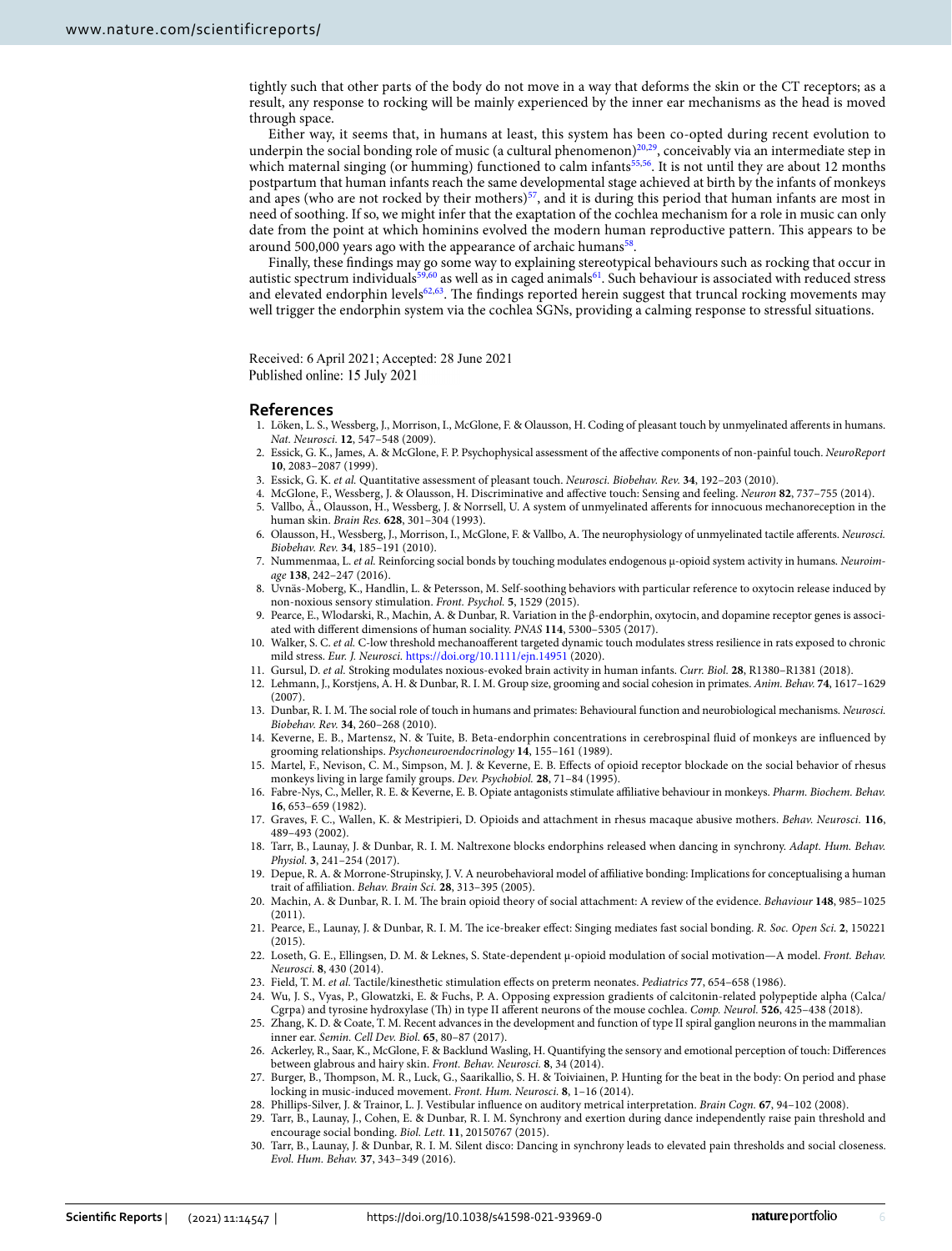- <span id="page-6-0"></span>31. Kompotis, K. *et al.* Rocking promotes sleep in mice through rhythmic stimulation of the vestibular system. *Curr. Biol.* **29**, 392–401 (2019).
- <span id="page-6-1"></span>Korner, A. F. & Thoman, E. B. The relative efficacy of contact and vestibular-proprioceptive stimulation in soothing neonates. *Child Dev.* **43**, 443–453 (1972).
- <span id="page-6-2"></span>33. Mueller, C. *et al.* Basal opioid receptor binding is associated with diferences in sensory perception in healthy human subjects: A [18F]diprenorphine PET study. *Neuroimage* **49**, 731–737 (2010).
- <span id="page-6-3"></span>34. Zubieta, J.-K. *et al.* Regional mu opioid receptor regulation of sensory and afective dimensions of pain. *Science* **293**, 311–315  $(2001)$
- <span id="page-6-4"></span>35. Weinstein, D., Launay, J., Pearce, E., Dunbar, R. I. M. & Stewart, L. Singing and social bonding: Changes in connectivity and pain threshold as a function of group size. *Evol. Hum. Behav.* **37**, 152–158 (2016).
- <span id="page-6-5"></span>36. Dunbar, R. I. M. *et al.* Emotional arousal when watching drama increases pain threshold and social bonding. *Roy. Soc. Open Sci.* **3**, 160288 (2016).
- <span id="page-6-6"></span>37. Dunbar, R. I. M. *et al.* Social laughter is correlated with an elevated pain threshold. *Proc. Roy. Soc. Lond.* **279B**, 1161–1167 (2012).
- <span id="page-6-7"></span>38. Charles, S. J. *et al.* Blocking mu-opioid receptors inhibits social bonding in rituals. *Biol. Lett.* **16**, 20200485 (2020).
- <span id="page-6-8"></span>39. Charles, S. J. *et al.* United on Sunday: Te efects of secular rituals on social bonding and afect. *PLoS One* **16**, e0242546 (2020).
- <span id="page-6-9"></span>40. Legrain, V. *et al.* A neurocognitive model of attention to pain: Behavioral and neuroimaging evidence. *Pain* **144**, 230–232 (2009).
- <span id="page-6-10"></span>41. Cohen, E., Ejsmond-Frey, R., Knight, N. & Dunbar, R.I.M. Rowers' high: Behavioural synchrony is correlated with elevated pain thresholds. *Biol. Lett.* **6**, 106–108 (2010).
- <span id="page-6-11"></span>42. Pearce, E. et al. Singing together or apart: The effect of competitive and cooperative singing on social bonding within and between sub-groups of a university fraternity. *Psychol. Music* **44**, 1255–1273 (2016).
- <span id="page-6-12"></span>43. Martel, F. L., Nevison, C. M., Simpson, M. J. A. & Keverne, E. B. Efects of opioid receptor blockade on the social behaviour of rhesus monkeys living in large family groups. *Dev. Psychobiol.* **28**, 71–84 (1995).
- 44. Shayit, M., Nowak, R., Keller, M. & Weller, A. Establishment of a preference by the newborn lamb for its mother: The role of opioids. *Behav. Neurosci.* **117**, 446–454 (2003).
- 45. Broad, K. D., Curley, J. P. & Keverne, E. B. Mother-infant bonding and the evolution of mammalian social relationships. *Philos. Trans. Roy. Soc. Lond.* **361B**, 2199–2214 (2006).
- 46. Barr, C. S. *et al.* Variation in the mu-opiod receptor gene (OPRM1) infuences attachment behavior in infant primates. *PNAS* **105**, 5277–5281 (2008).
- 47. Higham, J. P. *et al.* Mu-opioid receptor (OPRM1) variation, oxytocin levels and maternal attachment in free-ranging rhesus macaques *Macaca mulatta*. *Behav. Neurosci.* **125**, 131–136 (2011).
- <span id="page-6-13"></span>48. Kalin, N. H., Shelton, S. E. & Lynn, D. E. Opiate systems in mother and infant primates coordinate intimate contact during reunion. *Psychoneuroendocrinology* **20**, 735–742 (1995).
- <span id="page-6-14"></span>49. Foley, K. M. *et al.* β-Endorphin: Analgesic and hormonal efects in humans. *PNAS* **76**, 5377–5381 (1979).
- <span id="page-6-15"></span>50. Homeida, A. M. & Cooke, R. G. Biological half-life of oxytocin in the goat. *Res. Vet. Sci.* **37**, 364–365 (1984).
- <span id="page-6-16"></span>51. Paccamonti, D. L. *et al.* PGFM response to exogenous oxytocin and determination of the half-life of oxytocin in nonpregnant mares. *Equine Vet. J.* **31**, 285–288 (1999).
- <span id="page-6-17"></span>52. Wallner, B., Dittam, J. & Machatschke, I. Social stimuli cause changes of plasma oxytocin and behavior in guinea pigs. *Biol. Res.* **39**, 251–258 (2006).
- <span id="page-6-18"></span>53. Marx, V. & Nagy, E. Fetal behavioral responses to the touch of the mother's abdomen: A frame-by-frame analysis. *Infant Behav. Dev.* **47**, 83–91 (2017).
- <span id="page-6-19"></span>54. Bystrova, K. Novel mechanism of human fetal growth regulation: A potential role of lanugo, vernix caseosa and a second tactile system of unmyelinated low-threshold C-aferents. *Med. Hypothesis* **72**, 143–146 (2009).
- <span id="page-6-20"></span>55. Falk, D. Te "Putting the baby down" hypothesis: Bipedalism, babbling, and baby slings. *Behav. Brain Sci.* **27**, 526–541 (2004).
- <span id="page-6-21"></span>56. Fancourt, D. & Perkins, R. Te efects of mother–infant singing on emotional closeness, afect, anxiety, and stress hormones. *Music Sci.* **1**, 2059204317745746 (2018).
- <span id="page-6-22"></span>57. Martin, R. D. Te evolution of human reproduction: A primatological perspective. *Am. J. Phys. Anthropol.* **134**, 59–84 (2007).
- <span id="page-6-23"></span>58. Dunbar, R. I. M. *Human Evolution* (Oxford University Press, 2016).
- <span id="page-6-24"></span>59. Lewis, M. H. & Bodfsh, J. W. Repetitive behavior disorders in autism. *Ment. Retard. Dev. Disabil. Res. Rev.* **4**, 80–89 (1998).
- <span id="page-6-25"></span>60. Johnson, C. P. & Myers, S. M. Identifcation and evaluation of children with autism spectrum disorders. *Pediatrics* **120**, 1183–1215 (2007).
- <span id="page-6-26"></span>61. Mason, G. & Rushen, J. (eds) *Stereotypic Animal Behaviour: Fundamentals and Applications to Welfare* (CABI Publishing, 2008).
- <span id="page-6-27"></span>62. Sandman, C. A., Barron, J. L., Chicz-DeMet, A. & DeMet, E. M. Plasma B-endorphin levels in patients with self-injurious behavior and stereotypy. *Am. J. Mental Retard.* **95**, 84–92 (1990).
- <span id="page-6-28"></span>63. Gillberg, C. Endogenous opioids and opiate antagonists in autism: Brief review of empirical fndings and implications for clinicians. *Dev. Med. Child Neurol.* **37**, 239–245 (1995).

# **Acknowledgements**

The study was funded by the Templeton Religion Trust. The funders played no role in the design of the experiments, analysis of the data or writing up.

# **Author contributions**

R.D. and F.M. conceived the research; R.D., E.P. and B.T. designed the experiments; E.P., B.T., A.M., J.B. and S.S. collected the data; R.D. analysed the data; all authors contributed to the manuscript.

# **Competing interests**

The authors declare no competing interests.

# **Additional information**

**Supplementary Information** The online version contains supplementary material available at [https://doi.org/](https://doi.org/10.1038/s41598-021-93969-0) [10.1038/s41598-021-93969-0](https://doi.org/10.1038/s41598-021-93969-0).

**Correspondence** and requests for materials should be addressed to R.I.M.D.

**Reprints and permissions information** is available at [www.nature.com/reprints.](www.nature.com/reprints)

**Publisher's note** Springer Nature remains neutral with regard to jurisdictional claims in published maps and institutional afliations.

7